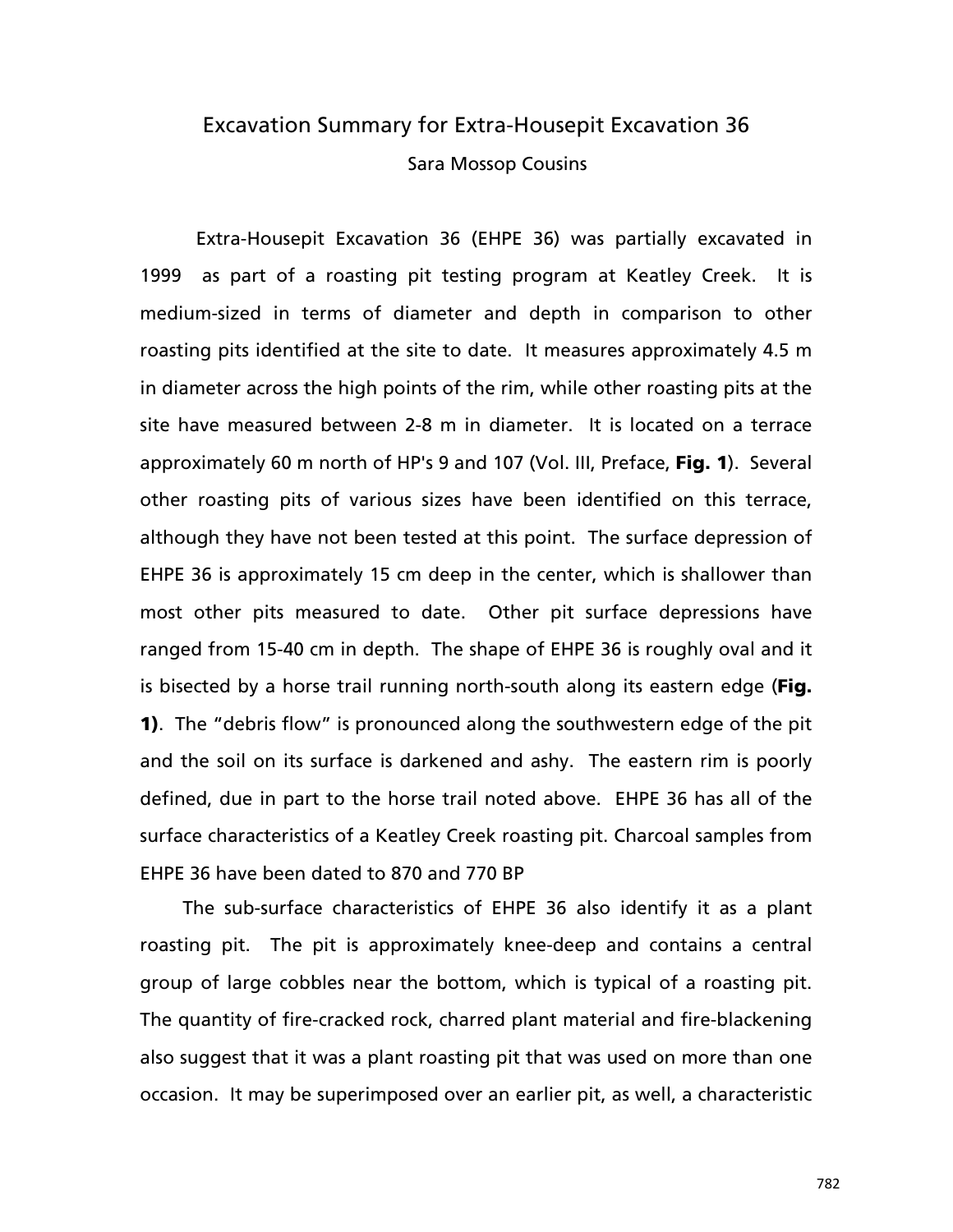that has not been observed in other roasting pits at the site. This was suggested by the presence of several different strata below the first cobble layer, including a possible second cobble layer, and by the fact that sterility was not reached in the center of the pit. Due to time constraints during the excavation, this has not been determined.

# Excavation and Ground Survey Summary

A non-intensive survey of the ground surface was completed in a 5 meter radius of the pit. No artifacts were recovered. This was unusual. Most pits have had a number of waste flakes and even tools on the surrounding ground surface. Other areas of the terrace surface were littered with lithic artifacts.

A 1.5 m by 50 cm trench was excavated in a north to south direction from near the center of the pit to its southern rim (Ssq.'s A5, A9 and A13; see Fig. 1). This trench uncovered a portion of a fire-cracked cobble feature located in the center of the pit located approximately 30-35 cm below the ground surface. The bottom of the pit was unclear and a second pit may be underneath. In Subsquare A9 sterile till was encountered at 40 cm below the surface but in Subsquare A13 several more layers were uncovered to a depth of 65 cm below the surface. A second cobble feature may have been found, and perhaps also evidence of a third pit, but the excavation was not completed to sterile in all areas. Extra-Housepit Excavation 36 appears to have been basin-shaped, based on the slope of the sterile till near its southern edge (Fig. 3). A fair amount of charred wood was recovered and several samples were retained for dating purposes. Samples of charcoal from what may be non-woody plants were also retained for identification purposes. Four root skin fragments may be from *Lomatium* roots. Several

783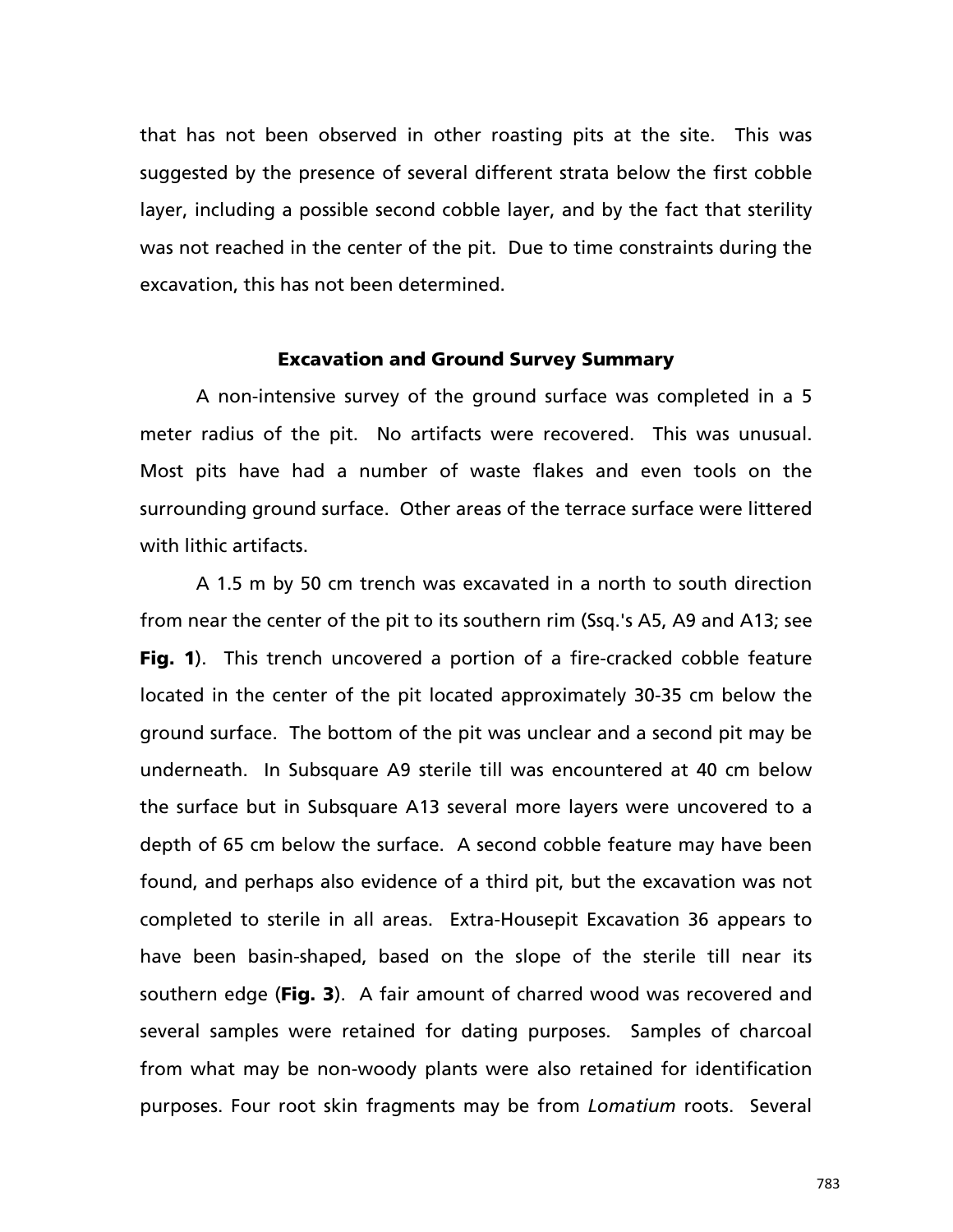flotation samples were taken from various strata, including from within the cobble feature. Very few lithics and no bone artifacts were recovered.

#### Use

The cobble feature found in the centre of EHPE 36 is thought to have been the main heating element of the roasting pit. The cobbles that made up the feature were not particularly large, however, which may suggest that a lengthy cooking time was not required. It is possible that larger cobbles were removed when the food was removed, but very large cobbles have been left in other pits at the site.

"Root" plants that may have been cooked in this pit include Wild Onion (*Allium cernuum*), Mariposa Lily (*Calochortus macrcarpus*) and Desert Parsley (*Lomatium spp*.), all of which grow on the site today. Other plants that may have been available and which do not require a lot of cooking to make them palatable, according to Turner (1997) and Pokotylo and Froese (1983), include *Yellowbells (Fritillaria pudica*), Wild Carrot (*Lomatium macrocarpum*), Chocolate *Tips (Lomatium dissectum*), Bitter-root (*Lewisia rediviva*), and Wild Thistle (*Cirsium edule*). Prickly Pear (*Opuntia fragilis*), lichens and various berry species were also occasionally pit-cooked (Pokotylo and Froese 1983:131). Root skin fragments, tentatively identified as *Lomatium sp*., have been recovered from flotation samples.

Meat and fish were also pit-cooked. No bones have been recovered from any of the roasting pits excavated at the Keatley site to date, but the flesh may have been removed from the bones prior to roasting (Peters 1999). Meat and fish were usually cooked with plant materials as well (Pokotylo and Froese 1983, Peters 1999).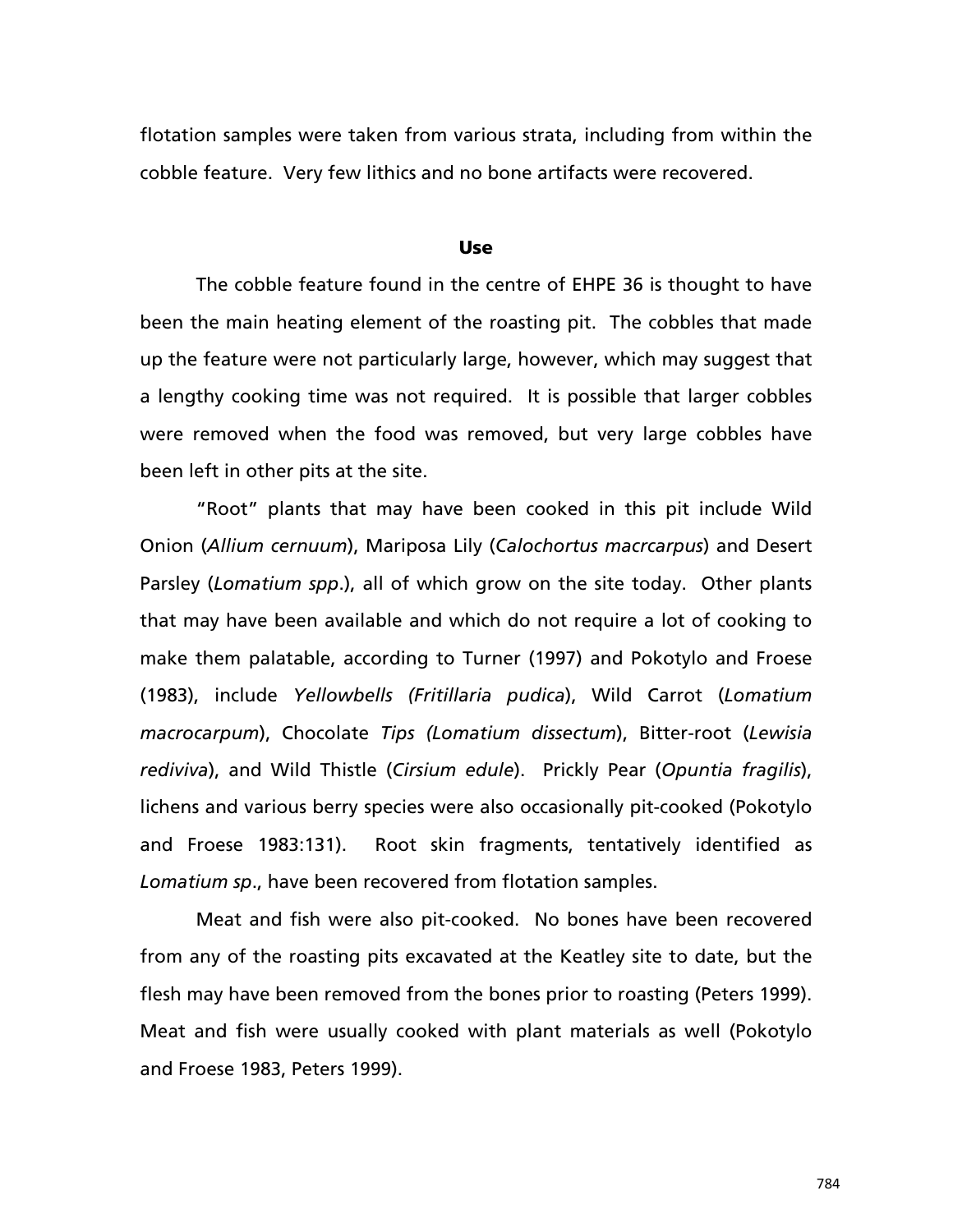It seems clear that plant materials were roasted based on the amount of charred vegetable material, perhaps along with meat or fish. The cooking time was probably not long, based on the size of the fire-cracked cobbles, so a species like Balsamroot (*Balsamorrhiza sagittata*) which required days of cooking is not likely to have been cooked in this pit.

# Stratigraphic Details

The west wall of the excavation trench is profiled in **Figure 2**. The trench began at the centre of the pit and continued to its southern edge.

Stratum I included the soil just below the ground surface to approximately 10-15 cm below surface. It was made up of fire-darkened, dark brown silty loam with fire-cracked pebbles and small flecks of charred wood. The percentage of fire-cracked pebbles increased from 15-20%, with approximately 5% falling in the 4-6cm size. A patch of fire-reddening was identified in Subsquare A9 at about 10 cm BS. The percentage of charred wood and fire-cracked rock increased over the last three centimetres of the stratum. One small trachydacite flake was recovered. It is probably an accidental inclusion.

Stratum II included soil that was much darker in color due to its charcoal content. Stratum II included soil from between 16 and 25 cm below the ground surface. Stratum II was not found in Subsquare A5. Larger pieces of charred material were recovered, a number of which were retained for carbon dating and for identification. Approximately 2% of the matrix consisted of charred material. The percentage of fire-cracked rock increased to 25%, with approximately 10% falling in the 4-6 cm size. A flotation sample was taken from approximately 17 cm below the surface. One small flake of pisolite was recovered.

785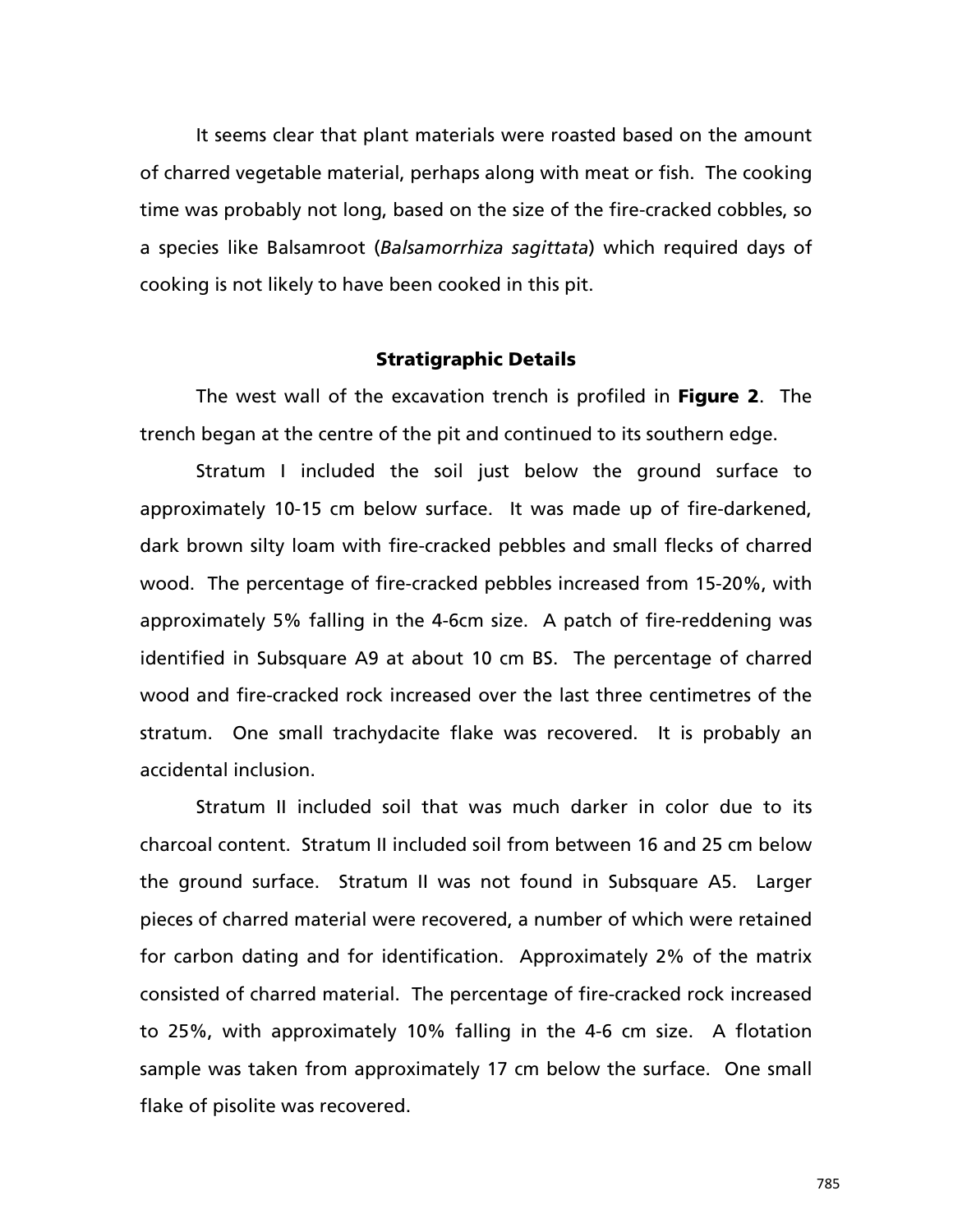Stratum III included the large cobble feature and surrounding soil to approximately 35 cm below the surface. Stratum III was not found in Subsquare A5. The color of the soil remained black due to the continued high percentage of charcoal. The percentage of fire-cracked rock increased to approximately 50%, with approximately 35% being the cobbles which formed Feature 1. Dating, identification and flotation samples were retained from this stratum. No artifacts were found within it.

Stratum IV was located beneath the cobble feature and may also be found in Subsquare A5 (Fig. 2). It may represent the soil that the upper pit was dug into. The soil was loamier than the soil above it and the matrix was made up of approximately 20% fire-cracked rock, none of which were cobble-sized. In Subsquare A5 it was brown rather than dark brown-black in color. No artifacts were found in this stratum other than fire-cracked rock and small amounts of charred wood. This stratum was followed by sterile till in Subsquares A5 and A9, which sloped down toward the centre of the pit. (Note: in Ssq. A5 the till contained a shallow post-hole like depression)

Stratum V was located in Subsquare A13 only. There was an increase in the percentage of cobbles from 0 to 10% in this stratum. This may represent a second cobble layer, which would imply an earlier roasting event. A dating sample was retained from this stratum. No artifacts were recovered.

Stratum VI was also only located in Subsquare A13. It consisted of fire-blackened soil mixed with approximately 25% fire-cracked rock. Till was reached in the eastern half of the subsquare but not in the western half. The soil in the western half of the unit was still very black and soft for several centimetres at the time the excavation was halted. A third pit may be indicated. No artifacts were recovered from Stratum VI.

786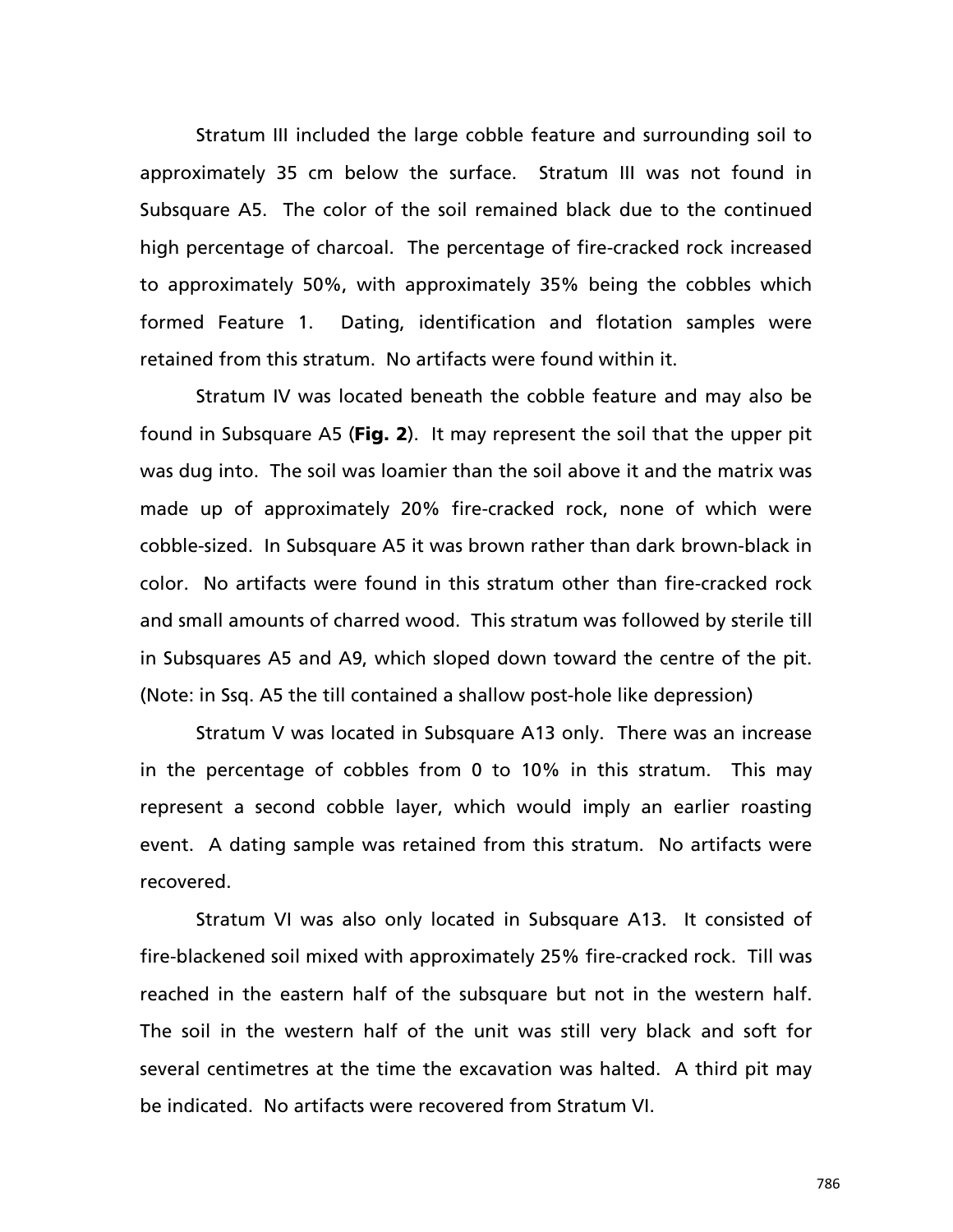# Discussion and Conclusion

Extra-Housepit Excavation 36 is of medium size in comparison to other roasting pits located at Keatley Creek. It exhibited the typical characteristics of a plant roasting pit at the site. There may be several roasting pits lying on top of each other in this case. While such superposition has not been observed in any of the other pits excavated, this may be the result of the position of the trenches, and such overlapping use may have occurred.

# References

Peters, Desmond

1999 Personal Communication. Desmond Peters is an elder and past chief of the Ts'kw'aylaxw (Pavilion Band).

Pokotylo, David and Patricia Froese

1983 Archaeological Evidence for Prehistoric Root Gathering on the Southern Interior Plateau of British Columbia. *Canadian Journal of Archaeology* 7(2): 127-158.

Turner, Nancy

1997 *Food Plants of the Interior First Peoples*. Royal British Columbia Museum Handbook, Victoria.

### Figures

- Figure 1: Surface plan and excavation units of EHPE 36. Surface crosssection is illustrated below.
- Figure 2: Stratigraphic profile and floor plan of EHPE 36.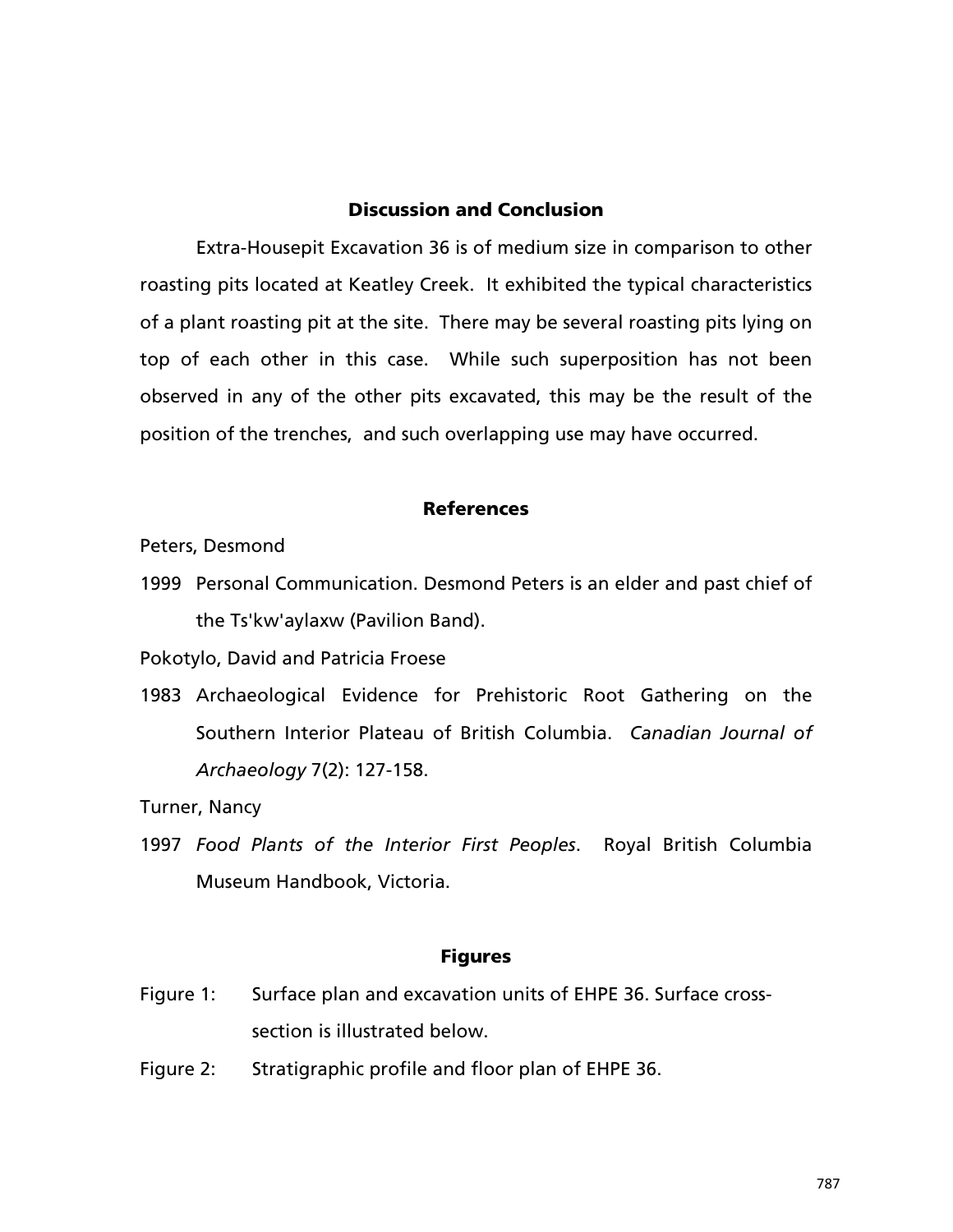**Figure 1: Surface plan and excavation units of EHPE 36. Surface crosssection is illustrated below.** 

 $\mathop{\mathsf{em}}$